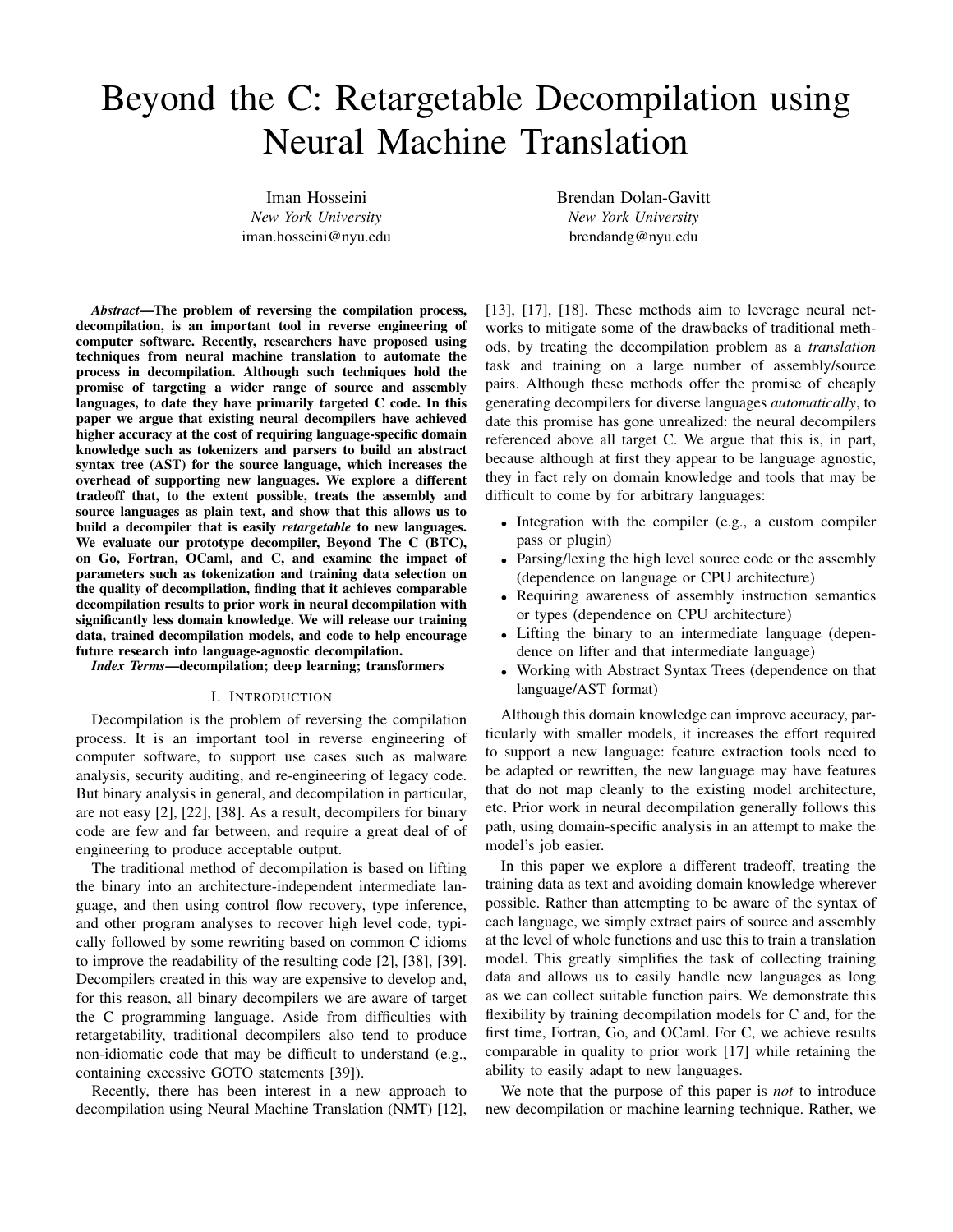are interested in a) how far we can get using the most recent off-the-shelf techniques from machine learning, b) how little domain knowledge we can get away with while retaining useful decompilation quality, and c) whether our design choices allow neural decompilation to make good on its promise to deliver *retargetable* decompilers for multiple languages. Given the amount of progress made in neural machine translation since the most recent comparable related work (Katz et al. [17] from 2018) in decompilation, we expect that advances in machine learning (longer sequence lengths and more sophisticated architectures such as the transformer [4]) can free us from many of the language-specific features that were imposed by less capable models.

The main contributions of this work are as follows:

- 1) We investigate the viability of discarding languagespecific domain knowledge in neural decompilation by designing a decompilation system that treats code as plain text.
- 2) We demonstrate retargetability by training decompilation models for four programming languages, including three that have never been the subject of research in decompilation.
- 3) We provide an evaluation of the models in terms of speed and quality of decompilation, and give cross-language comparisons that illuminate differences between languages relevant to decompilation.
- 4) We will be making our training corpora, trained models and code available to enable further research in neural decompilation.

## II. BACKGROUND

# *A. Challenges of Decompilation*

Decompilation of binary code is a difficult problem. First, as detailed in Meng and Miller [22], even basic problems like distinguishing code from data and recovering a control flow graph from a binary executable are hard. The problem of accurately disassembling a binary executable is sometimes known as "reassembleable disassembly" [36]. We will not dwell too much on the problem of low-level disassembly in this paper, however, and will assume that we can recover assembly code in a form similar to what the compiler produces (i.e., with labels intact and data distinguished from code). Because we are primarily interested in *source language retargetability*, we consider in this paper only the familiar (64-bit) x86 architecture, but we expect our techniques to work equally well on other architectures. x86 is also the best-supported architecture for traditional decompilers, allowing more direct comparisons.

Beyond the challenge of disassembly, decompilation from assembly is still hard. Assembly code is much lower level than any modern programming language, and a great deal of information is discarded during the compilation process. For example, variable names and high-level types are lost, and optimizing compilers can entirely omit code if it can be proved to be unreachable (e.g., guarded by an always-false conditional). Compilers are also free to reorder and transform code significantly as long as semantics are preserved, and so can apply transformations like changing integer division into an equivalent multiplication. Such transformations can be very difficult to invert without resorting to hand-crafted patterns specific to each compiler.

Finally, compilers may add significant amounts of code to the program that do not correspond to anything the programmer wrote. This code typically is used to implement runtime support needed by higher-level language features, such as exceptions, bounds checks, etc. If the decompiler is not aware of such automatically generated code, it may include it in the decompiled output, even though it is not helpful to human analysts. These shortcomings can be seen in Figure 1, which shows (from left to right) a small function in Go, a portion of its compiled assembly, and the result of decompilation with Ghidra. It also demonstrates how traditional decompilers struggle at non-C languages. We call this problem of matching low-level assembly to high-level code the *attribution* problem.

# *B. Neural Machine Translation*

Neural Machine Translation (NMT) is the application of neural networks to translate text from one language to another. NMT systems are widely used for translation of natural languages. Current state-of-the-art NMT systems typically use the transformer architecture [35]. SuchAs used in NMT, such models are a composition of an encoder and decoder [5], [32]. Input text is *tokenized* into tokens from a fixed vocabulary and fed to the encoder; the decoder emits the output tokens in the target language. The decoder generates, at each step, a probability distribution over the tokens in the target vocabulary, assigning a probability to each token in the vocabulary. By finding the most probable sequence of tokens, a translation can be generated from the model. As the search space for possible sequences is intractably large  $(V^N)$  where  $V$  is size of vocabulary and  $N$  is sequence length), greedy methods such as beam search and nucleus (top- $p$ ) sampling are used to find a solution [11], [15].

Text can be decomposed into tokens of varying granularity: tokens can be words, characters or bytes, or anything in between. The internals of a model—i.e., how the encoder and decoder are connected—vary as well and consist of multiple different layers and connections. The model is trained over a corpus of example translations, where each sample consists of a sentence in the source language and its translation. The loss function used to train the model is a differentiable measure (typically cross-entropy) of how the output probability distribution is from the ground truth. The model is then trained by minimizing the loss function using gradient descent. Neural decompilation is the application of NMT to decompilation, seeing decompilation as translation from assembly to source code.

## *C. Neural Decompilation*

Researchers have been studying application of NMT methods to decompilation [12], [17], [18]. These works have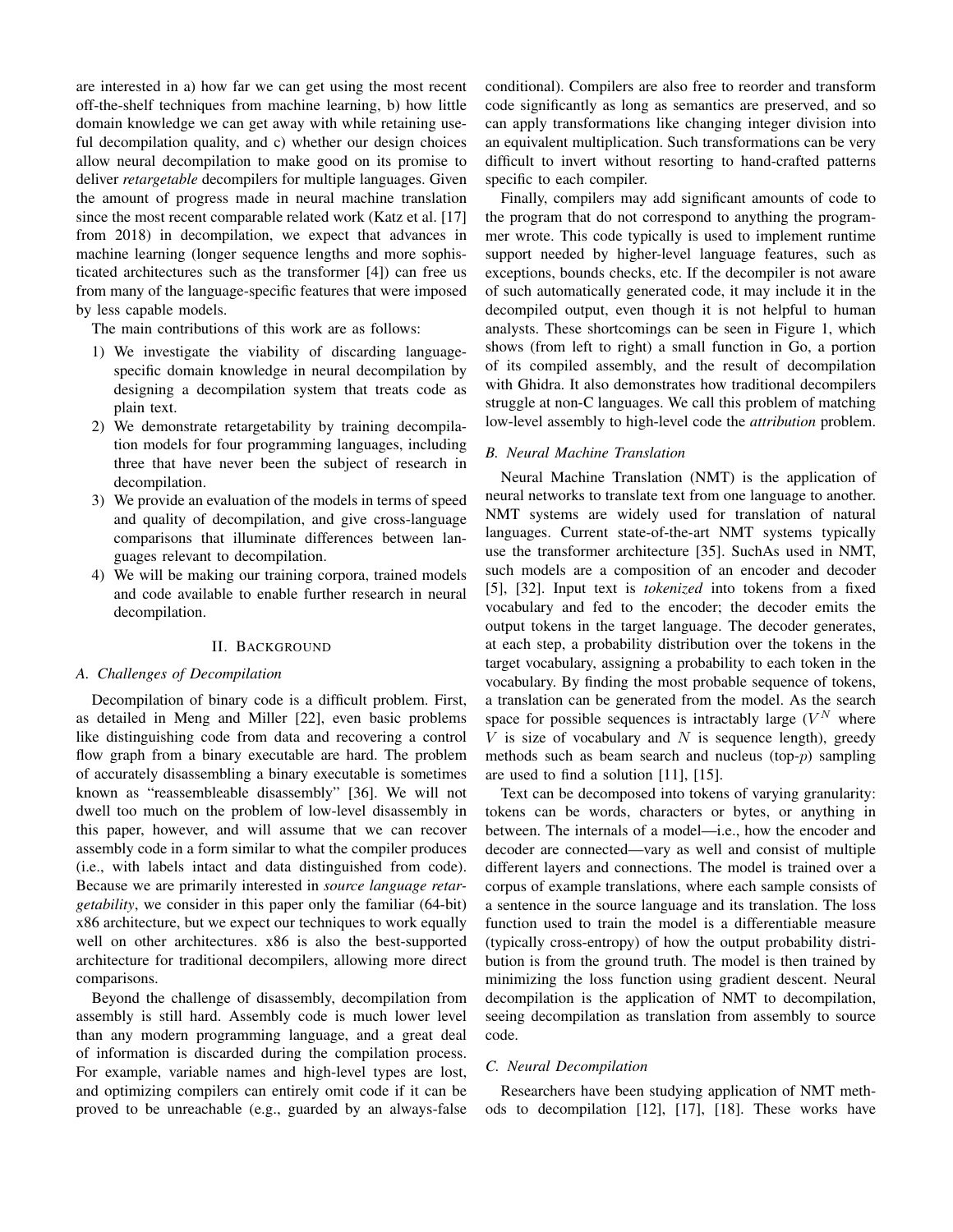

Fig. 1: GHIDRA decompilation of a simple Go function

focused on the C language and used Recurrent Neural Network (RNN) architectures as their sequence to sequence model. These models have feedback loops (thus called "Recurrent") that allow information to flow through the nodes of the encoder and decoder laterally. There is more recent work [13] which uses transformer [35] models, a more recent sequence to sequence model which has enjoyed great success in the field of Natural Language Processing (NLP) [37]. Transformers make a few changes to the RNN architecture, including removing the feedback loops, which allows training to be more efficiently parallelized.

# *D. Classical vs. Neural Decompilation*

Traditional decompilers apply classic program analyses such as control flow recovery, data flow analysis, etc., and use domain knowledge about the source level language and common compiler idioms to construct a source-level representation. By contrast, neural decompilation treats the problem as one of neural machine translation, and uses deep neural networks to learn a mapping between assembly and source code from many training samples.

Because the neural networks on which they are based are not *interpretable*, neural decompilers are opaque and offer no guarantees about the correctness of the output. This means that when they make mistakes, it can be difficult (or impossible) to diagnose what went wrong or to fix them. In addition, whereas a traditional decompiler can refuse to provide a decompilation when it encounters some construct it cannot handle well, neural decompilers will always provide some output, which may be nonsensical when the input is very different from code in its training set.

These disadvantages are balanced by some unique benefits of NMT-based decompilation. First, because it needs only training data (which can be easily obtained with a compiler) and GPU time, neural decompilation holds the promise of removing the need for handcrafted patterns designed by experts and refined through great effort and significant amounts of developer time (e.g., the Hex-Rays decompiler has been under active development for 18 years). In principle, this also means that neural decompilation can easily support new architectures or source languages as long as a compiler and programs in the source language are available; by contrast, Hex-Rays only supports four main CPU architectures (x86, ARM, MIPS, and PowerPC) and a single source language (C). Second, because they are trained on source code written by humans, neural decompilers will typically generate code that looks more natural and is free of artifacts like GOTO statements that plague traditional decompilers [39]. Finally, particularly on modern GPUs, decompilation using NMT techniques can be much faster than a traditional decompiler.

In pursuing neural decompilation here, we take the view that neural decompilation is, for now, best used to *complement* traditional decompilation. Even though a neural decompilers may not get the exact constants or operators right, they are typically good good capturing a rough high level sketch of the original function, and it may be easier for a human to fix up such a sketch by referring to the assembly or the output from a traditional decompiler. This could allow a reverse engineer to take advantage of the improved readability of NMT techniques (particularly for languages other than C) while still retaining the semantic accuracy of classical decompilers.

# *E. Computer Languages vs. Human Languages*

Although we are using techniques from neural translation of human languages, programming languages are in fact very different from natural language. To illustrate and quantify these differences, we define a parameter called *sequence contraction*, denoted η: for an NMT task translating from language  $L_1$  to  $L_2$ , the  $\eta$  for a given sample is the ratio of the number of  $L_1$  tokens to  $L_2$  tokens. Figure 2 shows the distribution of  $\eta$  over samples from our programming languages dataset, and from the IWSLT 2012 English/German dataset [10].

This figure captures the high asymmetry between high level source code and low level assembly. Not only does the mean of  $\eta$  vary greatly between human language translation and decompilation, but also between different programming languages. There is also a large difference in the standard deviation for each, suggesting that decompilation is a distinctively different domain compared to NMT for human languages.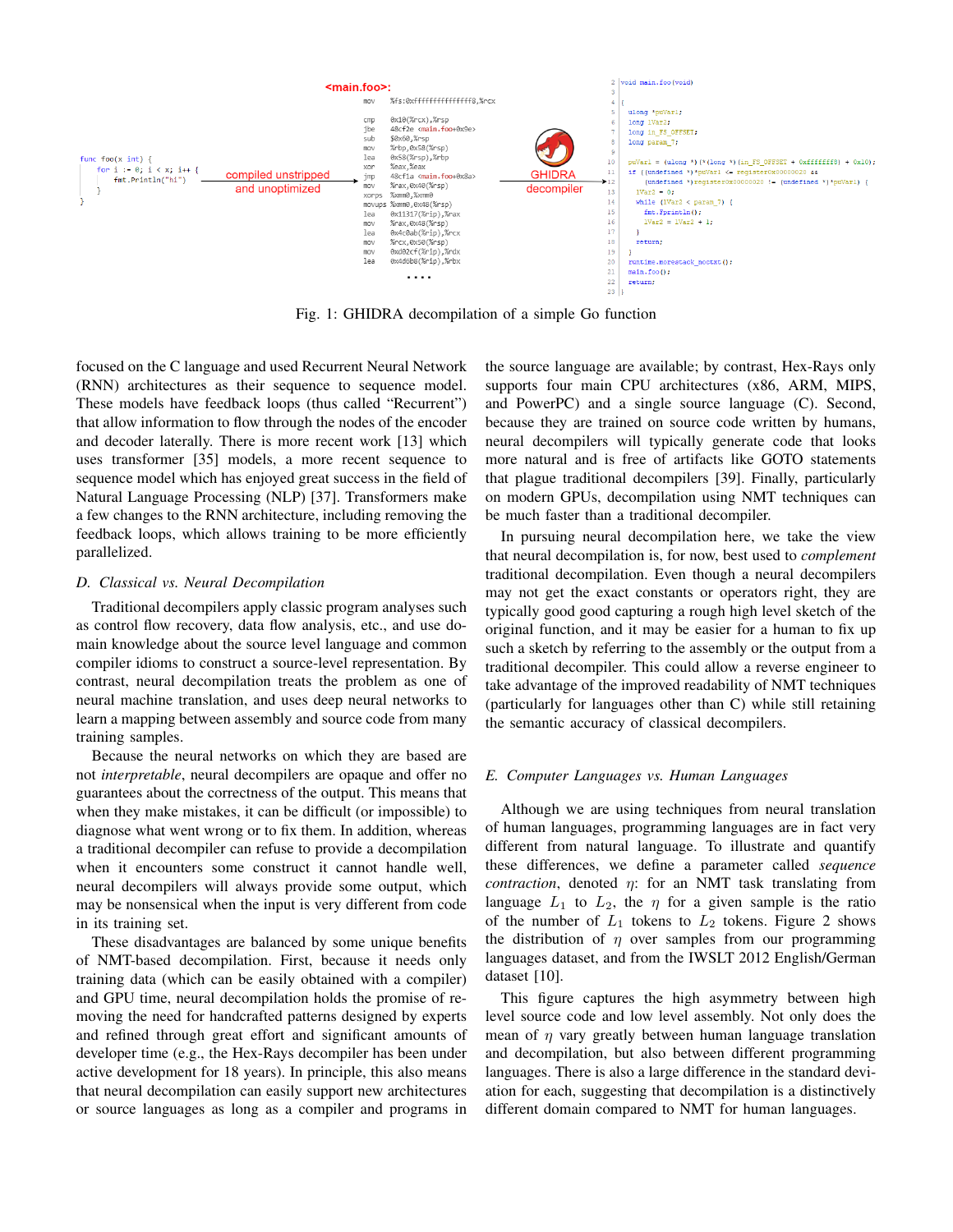

Fig. 2: Programming languages are markedly different than human languages.

## III. DESIGN

In this section we discuss the high-level design of our decompiler, BTC (Beyond the C): how we prepare the training data, what model architecture we use, and how we train the model. The main goal of our design is to minimize domain knowledge and make every step as generic and as simple as possible, not depending on specifics of any programming language or CPU architecture. We formulate the problem of decompilation as a text-to-text translation, looking at both the source and machine code as a sequence of tokens and just that, with no source parsing, CPU instruction awareness or indication to the transformer about what a token *means*. By eschewing domain knowledge, we hope to obtain a retargetable approach that can be applied to any language.

Figure 3 shows an overview of BTC's design. At a high level, we fetch source of programs from a code repository, compile them into assembly, and then generate pairs of assembly and source code functions from those assembly and source files. From these pairs we generate two separate tokenizers for source and assembly, respectively, and use the tokenized pairs to train our model. The final result is a trained model and tokenizers.

# *A. Model and Data*

To train the model we need pairs of source code snippet with the corresponding assembly snippet. We generate these pairs at function level: each of our source code snippets is a whole function. The benefit of this approach is that functions are a natural decomposition of a program, which mitigates the attribution problem discussed earlier: for smaller snippets it is harder to make a correspondence between source and assembly. As an example consider a line containing a variable declaration: which assembly lines should we attribute to that line? Or what part of source code should we attribute to the function prologue and epilogue? At the function level, there is less ambiguity: we know the assembly code that was generated for the whole function.

To extract pairs of source and assembly at function level we use Call Frame Information (CFI) directives which are placed into the generated assembly by the compiler and which mark the start and end of each procedure, as well as directives indicating what source lines the body of the function were compiled from. The assembler uses these directives to put the debug information into the generated executable, usually in DWARF<sup>1</sup> format. CFI directives have a very simple format with each directive is on a separate line, making it straightforward to process the assembly (".s") files to extract functions. Their format is shared between both LLVM and GNU compilers, allowing us to implement the function extractor once and then use it for all four languages. Supporting additional compilers that do not use CFI directives, such as Microsoft's Visual Studio or Intel's icc, would require a small amount of additional effort to identify similar debug information.

Working at the function level means that this approach does not require any parsing or lexing on either source or assembly side, allowing the pair extraction process to be decoupled from the specifics of the high level language or the low level assembly. Prior work [17], which relied on relatively short snippets, needed more sophisticated techniques to parse source and assembly code and create paired snippets.

## *B. Preprocessing*

Once we have generated assembly files from the source files we go over the assembly files and, based on the assembler CFI directives, we extract the functions from the assembly file. In each function there are directives specifying source files and lines in that source file which correspond to the function. Before emitting the pair of assembly and source text, for each of the source lines corresponding to that function, we do some minimal preprocessing:

- Normalize whitespace (tabs, spaces)
- Remove comments
- Replace string literals with "STR"

Even this small amount of preprocessing is a departure from our purpose of having no language dependence, since these constructs (whitespace, comments, and string literals) may have slighting different syntax depending on the source language. We make this compromise because transformer models have quadratic  $(n^2)$  complexity with respect to the input sequence, so preprocessing allows us to include larger functions in our training data. Luckily, the implementation for this preprocessing is quite simple (compared to, say, building an AST) and handles the four languages in our evaluation in only 166 lines of Python.

# *C. Tokenization*

After extracting and preprocessing our function pairs, we tokenize the snippets. We have a number of choices in how we tokenize the source and assembly text. A common choice in natural language processing (NLP) is to simply split on spaces. This results in an infeasibly large vocabulary if used

```
1https://dwarfstd.org/
```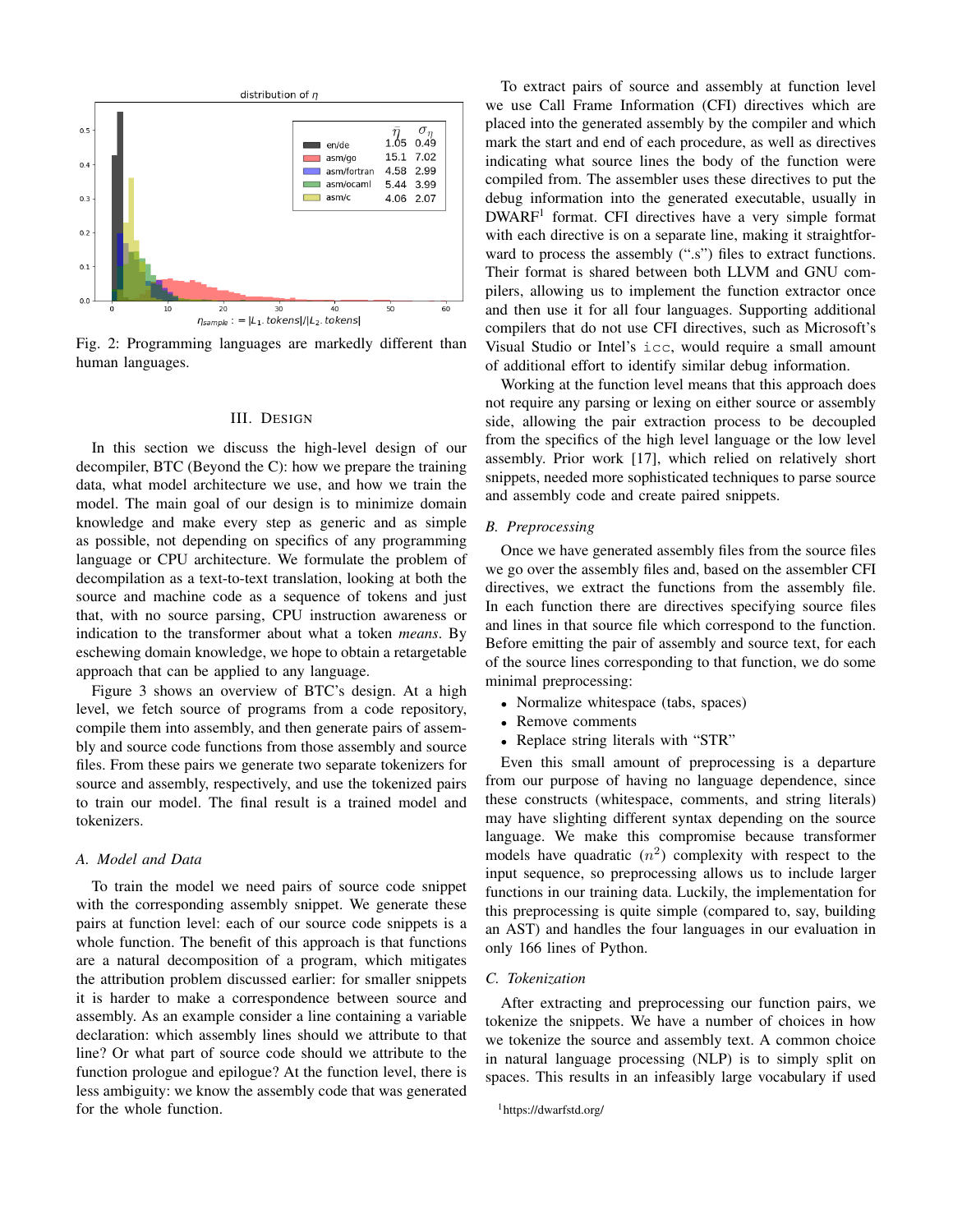

(includes DWARF info)

Fig. 3: Overview of the system

on source code, however, since source code contains many unique names and individual "words" need not be separated by spaces (consider, e.g., "x+2"). At the other end of the spectrum are domain specific tokenizers such as those used in prior work [17]; while these give more precise tokenization, they must be rewritten for each new source language, decreasing retargetability. We could also tokenize at the byte level, making each individual byte its own token, with a vocabulary size of 256; however, because ML models are limited in the number of tokens they can process at once, this would severely limit the size of functions we can handle. Our solution is to instead use byte pair encoding (BPE) [30], which has become a popular choice in NLP and is used by large language models such as GPT-3. BPE is a subword tokenization based on recurring subword i-grams leading to a reasonable vocabulary size while offering some degree of compression and allowing larger functions to fit into the model's input. For the tokenizer used for the "large" OCaml dataset (described in Section IV-A5) represent around 5.9 characters per token on average. The vocabulary includes single character tokens like digits, keywords like OCaml's "let" and common subword tokens like "str\_". Our implementation uses Huggingface's built-in BPE facility, and also splits numbers into digits (one token per digit). We provide an evaluation of byte-level vs BPE tokenization in Section V-D.

For each language we train the tokenizer on source code and assembly code separately to obtain high-level (source) and low-level (assembly) tokenizers, which we will refer to as the HTokenizer and LTokenizer, respectively.

# IV. IMPLEMENTATION

## *A. Training Data*

One of the most important factors in the performance of a machine learning model is the quality of its training data. Here, we describe how we selected training samples for each of our four languages. For each language, we needed to build a large number of programs written in that language and obtain their assembly code; given that some languages have no standard build system, this is sometimes difficult and is the most time-consuming part of adding a language to BTC.

However, our use of compiler-generated debug information allows us to reuse the same preprocessing and extraction steps for each language, as long as we can get the compiler to emit assembly in the standard format used by the GNU assembler. A summary of the collected data for each language can be seen in Table I.

*1) C-Small (C-S):* For our small C dataset, we collected competitive programming and interview style problems (e.g., leetcode<sup>2</sup>, Project Euler<sup>3</sup>, and UVa<sup>4</sup>); we were able to find enough of these repositories to give us enough data to train and evaluate our model. These programs usually consist of a single source, are easy to compile, and typically do not use complex language features. Similar programs have also been used for corpus creation in prior neural decompilation work, allowing us to make an apples-to-apples comparison with such work.

*2) Go-Small (Go-S):* Similar to C, for Go we also started with competitive programming and interview style repositories. Because we found fewer code samples written in Go, we augmented this with additional repositories found on GitHub, including general algorithm implementations and relatively small utility programs. As these are relatively simple programs, we were able to obtain the assembly files by simply invoking the gccgo compiler on each source file with the "-S" option.

*3) Fortran-Small (Fortran-S):* For Fortran we picked realworld programs solving computational problems (a Couette flow solver, ODE solvers, etc.) as this is the most prevalent use case for Fortran. These repositories were the top results in a GitHub search for "Fortran90" and are among the moststarred Fortran repositories. For generating the assembly files from source files, we traversed each directory and attempted compilation of each source file, using several attempts to try and solve simple compilation errors due to a compilation flag or including/referencing of another source file. We used the GNU Fortran compiler (gfortran) for the compilation.

<sup>2</sup>https://leetcode.com/

<sup>3</sup>https://projecteuler.net/

<sup>4</sup>https://en.wikipedia.org/wiki/UVa Online Judge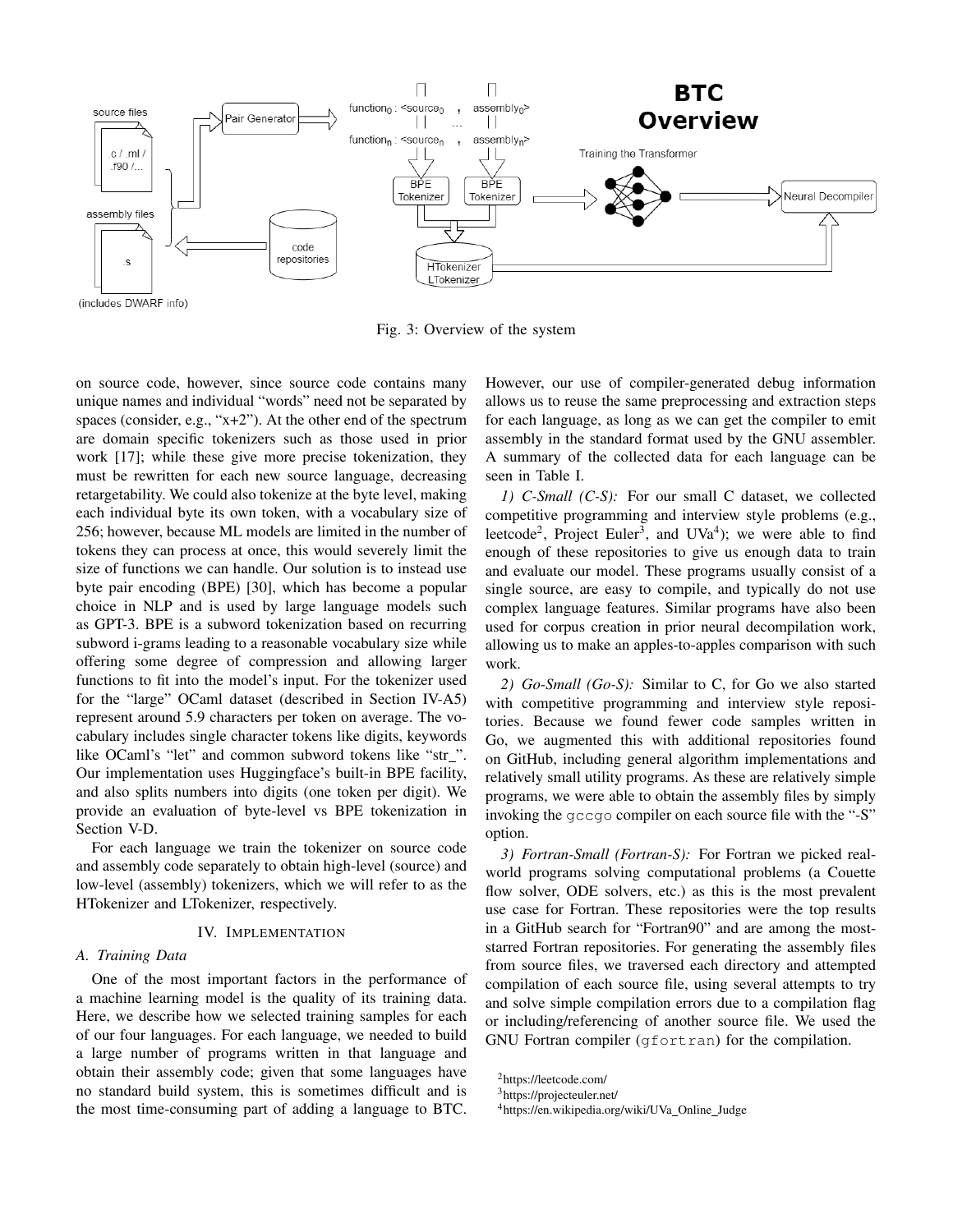TABLE I: Dataset Parameters

|           | Max Source | Max Asm | Source Vocab | Vocab<br>Asm | Source Line  | Source Token | Asm Token     | <b>Function</b> |
|-----------|------------|---------|--------------|--------------|--------------|--------------|---------------|-----------------|
| Dataset   | Length     | Length  | Size         | <b>Size</b>  | Count        | Count        | Count         | Count           |
| $C-S$     | 271        | 1.776   | 7,104        | 4.040        | 148,178      | 1.106.279    | 5.209.251     | 12.488          |
| $Go-S$    | 254        | 6.350   | 8,688        | 4.848        | 131,148      | 888.912      | 15, 121, 847  | 9,879           |
| Fortran-S | 398        | 5.408   | 8.352        | 3.056        | 127.545      | 1.014.613    | 5,758,989     | 9.598           |
| $OCam-S$  | 192        | 5.939   | 23.184       | 17.288       | 153,695      | 1.574.681    | 12,588,749    | 70.348          |
| C-L       | 271        | L.776   | 11.176       | 11.608       | 38, 141, 177 | 319.519.055  | 397, 132, 136 | 2,000,000       |
| OCaml-L   | 271        | L.776   | 10,960       | 11,680       | 1,273,767    | 16,651,933   | 129,398,038   | 700,000         |

*4) OCaml-Small (OCaml-S):* For OCaml there is an easy way to instruct the compiler to generate assembly files and include DWARF information by setting the OCAMLPARAM environment variable, which gets passed to the compiler whenever it is called, and the OPAM<sup>5</sup> package manager has a --keep-build-dir flag that keeps all the intermediate files generated in the process of building a package. We built 119 packages of various sizes, including packages from Jane Street<sup>6</sup> and CMU's Binary Analysis Platform (BAP) [1]. After building packages with OPAM we traversed the build directory and parsed the ".s" files to generate the data.

*5) Large Datasets:* In machine learning, the common wisdom holds that more data is always better. To study the effect of having more data, we also gathered two large datasets for C and OCaml; we will make these datasets publicly available to aid in future research on neural decompilation.

For OCaml, we used the same procedure that we used for the OCaml-S dataset, but with *all* packages available in OPAM. The OCaml-Large (OCaml-L) dataset consists of over 900K functions, of which 700K are short enough to be used for training. This gives us roughly  $10\times$  the amount of data as we had for OCaml-S.

Compiling a large number of C programs is more challenging, because there is no standardized build system used by all C projects. To solve this, we use packages included in Debian Linux, which can be automatically built in a uniform way. We created a tool that automates this process by downloading each package available in the "main" section of Debian Buster, and then selecting all packages that contained C source files (excluding C++) based on file extension, for a total of 50K packages. We then built these using dpkg-buildpackage, using Docker containers to isolate each package build and running the builds and preprocessing steps in parallel. Because the GNU C compiler (gcc) creates temporary assembly files for each compilation unit, we used LD\_PRELOAD to hook the unlink system call and preserve the generated assembly code for each package. On a dual-CPU AMD EPYC 7542 server with 128 parallel containers, we were able to extract 6 million functions in less than five hours, selecting 2 million for training based on sequence length.

# *B. Training the Transformer*

For model training we use Facebook's fairseq toolkit with its standard transformer encoder/decoder architecture. The

TABLE II: Parameter and Hyperparameter values

| Parameter               | S-Model | L-Model |  |
|-------------------------|---------|---------|--|
| learning rate (fixed)   | 0.1     | 0.1     |  |
| encoder layers          |         | 12      |  |
| decoder layers          |         | 12      |  |
| encoder attention heads | 16      |         |  |
| decoder attention heads | 16      |         |  |
| max tokens per batch    | 10,000  | 10,000  |  |
| gradient clip norm      | 0.1     | 0.1     |  |
| embedding dimension     | 512     | 768     |  |

models were trained on an HPC node with an NVIDIA V100 (32 GB) or RTX8000 (48 GB) GPU with and 2x Intel Xeon Platinum 8268 CPUs with 369 GB of RAM. The model parameters (encoder layers, attention heads, etc.) can be seen in Table II, and these same parameters were used for all the languages we trained on. The only per-language parameters are the maximum sequence lengths, which were set based on the maximum observed in the dataset for each language, and the vocabulary sizes, which can be seen in Table I. To batch the data, we used a fairseq option to specify a maximum number of tokens in a batch; fairseq then batches samples so that the number of tokens in each batch is close to that maximum value. This helped us keep GPU utilization high given that we had samples covering a wide range of token lengths.

To take advantage of the larger amount of data for C and OCaml, we also trained two larger models, with twice as many encoder and decoder layers (12 vs 6) and a larger embedding dimension (768 vs 512); however, to fit within the memory limit of the GPU we also had to reduce the number of attention heads from 16 to 8. The small models were trained until the test accuracy stopped improving, which only takes a few hours. The large models take significantly longer to train, and the C model was still (slowly) improving after ten days, at which point we terminated the training.

# *C. BTC VSCode extension*

To observe the results for qualitative assessment and allow interactive exploration, we also created a Visual Studio Code (VSCode) extension (shown in Figure 4) that can be called on any ".s" file and will run every procedure in that assembly file through the model, showing the model's decompilation with each token colored according to its probability according to the model. Such a view could also help a human agent to fix the errors based on seeing which tokens have lower confidence scores. The extension consists of 146 lines of TypeScript code that extract the functions in an open ".s" file, run the decompilation model using an external Python script

<sup>5</sup>https://opam.ocaml.org/

<sup>6</sup>https://github.com/janestreet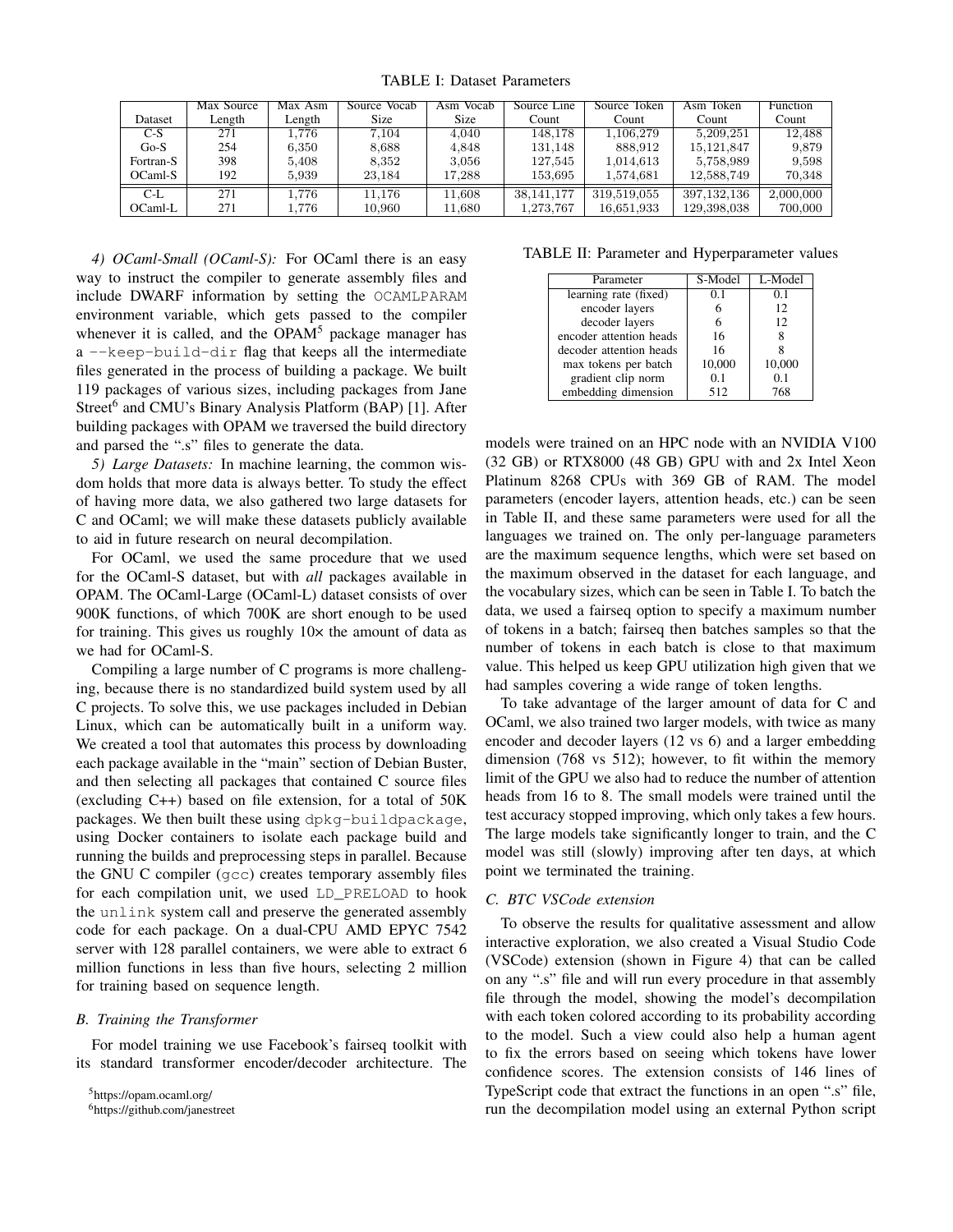TABLE III: Summary of evaluation results

|                  | Avg.       | <b>Translation Speed</b> | Number of    |
|------------------|------------|--------------------------|--------------|
| Model            | Edit Dist. | (function/s)             | Model Params |
| $C-S-S$          | 0.60       | 17.8                     | 53,481,472   |
| $Go-S-S$         | 0.74       | 14.74                    | 55,517,184   |
| Fortran-S-S      | 0.63       | 13.4                     | 54,255,616   |
| OCaml-S-S        | 0.77       | 27.7                     | 76,730,368   |
| $C-I-S$          | 0.55       | 18.4                     | 61,747,200   |
| $C-IzIz$         | 0.46       | 11.52                    | 187,115,520  |
| OCaml-L-S        | 0.59       | 20.81                    | 61,710,336   |
| OCaml-L-L        | 0.60       | 18.2                     | 187,060,224  |
| Katz et al. [17] | 0.70       | N/A                      | N/A          |

(100 lines), and then render the results in a side panel within VSCode; we will also release the extension.

| 1              | main.add2:                                    |
|----------------|-----------------------------------------------|
| 2              | $*-4 \n\ln$<br>return n                       |
| 3              | main.addc:                                    |
| 4              | return n + 1 \n                               |
| 5              | main.prod2:                                   |
| 6              | return n <mark>* 8</mark> 2<br>$\mathbb{N}$ n |
| $\overline{7}$ | main.divisible_by_7:                          |
| 8              | return n % 1 9 \n                             |
| 9              | main.fizz:                                    |
| 10             | sum := uint 6 4 (0)                           |
| 11             | for i := 1 ; i < 2 ; i ++ {                   |
| 12             | $if n % i = 0$                                |
| 13             | $sum +$<br>-i                                 |
| 14             | }                                             |
| 15             | ł                                             |
| 16             | sum<br>return<br>\n                           |
| 17             | main.printif:                                 |
| 18             | sum $:= 1$                                    |
| 19             | $\chi$<br>return<br>1<br>0<br>0<br>n<br>∋     |
| 20             | 1<br>-\n                                      |

Fig. 4: Highlighted output of the model in BTC's VSCode extension

## V. EVALUATION

## *A. Quantitative Metric*

We measure decompilation quality using (normalized) average edit distance (AED), the average of edit distances between prediction and ground truth, divided by length of the ground truth sequence ; this metric is also used by Katz et al. [17], the most closely related prior work to BTC. In the translation of human languages, measures like BLEU [23] are also common, but prior work has found that BLEU may not be appropriate for code [33]. Average edit distance also intuitively captures how we believe BTC might be used, as it roughly indicates how many changes a reverse engineer might have to make to

the decompiled function in order to recover the original code (relative to the size of the function).

The AED for samples in our held-out test set for each model are shown in Table III. For comparison, Katz et al. [17] achieved an average edit distance of 0.70 over snippets which were an order of magnitude shorter than our samples. However, in absolute terms, even our best result (for the large C model trained on 2M functions, C-L-L) is still relatively poor: an AED of 0.46 means (very roughly) that changes are needed to half the tokens in a given function. In practice, we have found that this is not quite true; many functions are decompiled almost perfectly, while others are completely wrong. But it is clear that neural decompilation is not yet ready for practical use on real code.

# *B. Effect of Dataset and Model Size*

Training on larger dataset enhanced the performance of the model for both C and OCaml. Figures 5 and 6 show how overfitting is mitigated with larger datasets, as both training and test loss converge together as opposed to test loss starting to rise or level off before training loss. However, there are still limits to how good the accuracy gets, as the very large 2M C dataset shows. And although with larger datasets a bigger model can improve results, we only observed this with the 2M C dataset; the larger model shows only a minor improvement on the 700K OCaml dataset.

# *C. Translation Performance*

The other metric of concern is translation (inference) time, also shown in Table III. All our models translate more than 10 functions per second on average on a V100 GPU, which is quite fast. However, we note that this is not directly comparable to a traditional decompiler like GHIDRA or Hex-Rays, as these tools also have to do the work of disassembly, control flow recovery, etc., whereas we assume that these tasks have already been done and that the input assembly is in a form comparable to what the compiler produced. That being said, the relatively fast translation speed means that there is room to pair BTC with more costly techniques that could fix up our candidate sketches.

## *D. Tokenization*

To validate our choice of tokenization, we compared BPE tokenization to character-level tokenization on our Fortran dataset with the small model configuration. Because the character-level encoding is less efficient, we limited the training dataset for the character-level (CL) model to functions less than 6,000 tokens (throwing away 30% of the dataset). The BPE model is the Fortran-S model trained on the full Fortran dataset. To make a direct comparison, the models were evaluated on the reduced test set and the AED was computed by tokenizing the CL model's output using the BPE model's HTokenizer. The two models performed about equally well: the CL model achieved an AED of 0.59 while the BPE model scored 0.62.

We note that the reduced test set, which consists of smaller functions, is also likely to be somewhat easier to decompile, so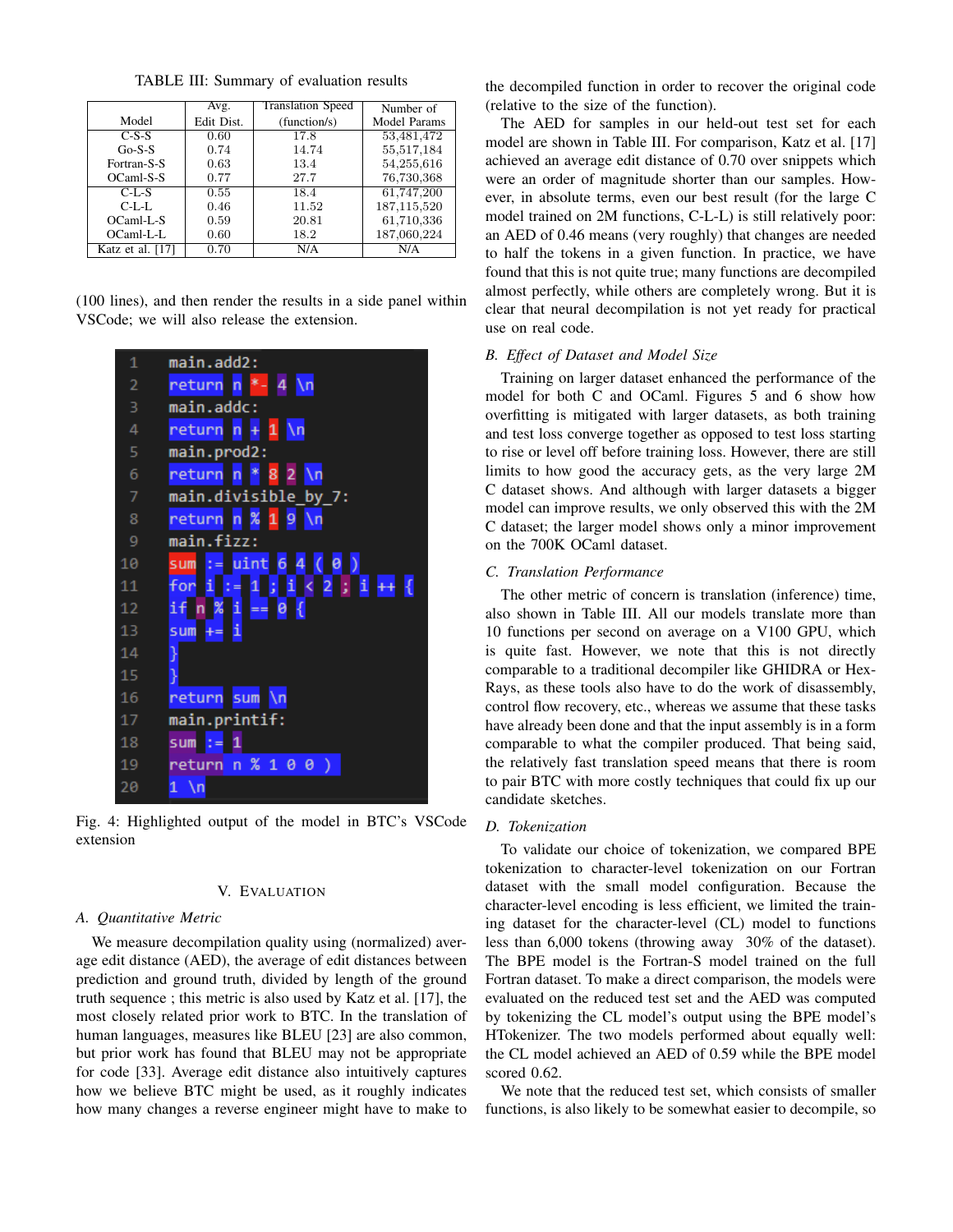

Fig. 5: Comparison of training loss-step for C-S-small, C-L-small and C-L-large



Fig. 6: Comparison of training loss-step for OCaml-S-small, OCaml-L-small and OCaml-L-large

the small improvement seen here is not likely to be significant. Because of this, and the fact that the CL model cannot support larger functions, we believe that the use of BPE is justified.

# *E. Qualitative Observations*

To get a better feel for the decompilations produced by BTC, we have show in Figure 7 one sample decompilation from each language alongside its ground truth; samples were chosen by hand to illustrate strengths and weaknesses of the decompiler. All samples shown were produced by the small models.

Looking at some of the examples, we observed that on all four models, the general structure is picked up fairly well. Major features like loops and conditionals correspond fairly well to the original code. The variable names even make sense in many instances, which illustrates a potential advantage of the neural approach (one explored in more detail in Jaffe et al. [16]).

However, the models often make small but semantically meaningful mistakes: in the Fortran example, " $n + 1$ " becomes " $n * n + 1$ ". Such mistakes could potentially be fixed up by a human by comparing the decompiled output to the assembly

or the output of a traditional decompiler, which may still be easier than trying to manually translate the C output of a traditional decompiler into Fortran. The quality also varies between different languages; OCaml appears to be the hardest to decompile of the four languages we investigated.

We also see that edit distance does not perfectly capture decompilation quality. In the C example, BTC is penalized for using printf instead of puts, for not storing the string in a separate variable (p), and for checking for EOF rather than 1 as the return value from scanf. These choices are arguably semantically equivalent to the original code in this case, but are completely different in terms of edit distance.

Still, neural decompilers have a long way to go. The decompiled output is not nearly accurate enough to be trusted without additional manual or automated fixups. However, we believe that these results do indicate that neural decompilation remains a promising research area, and we hope that our work can help establish a baseline and proof of concept of a multilanguage approach to decompilation.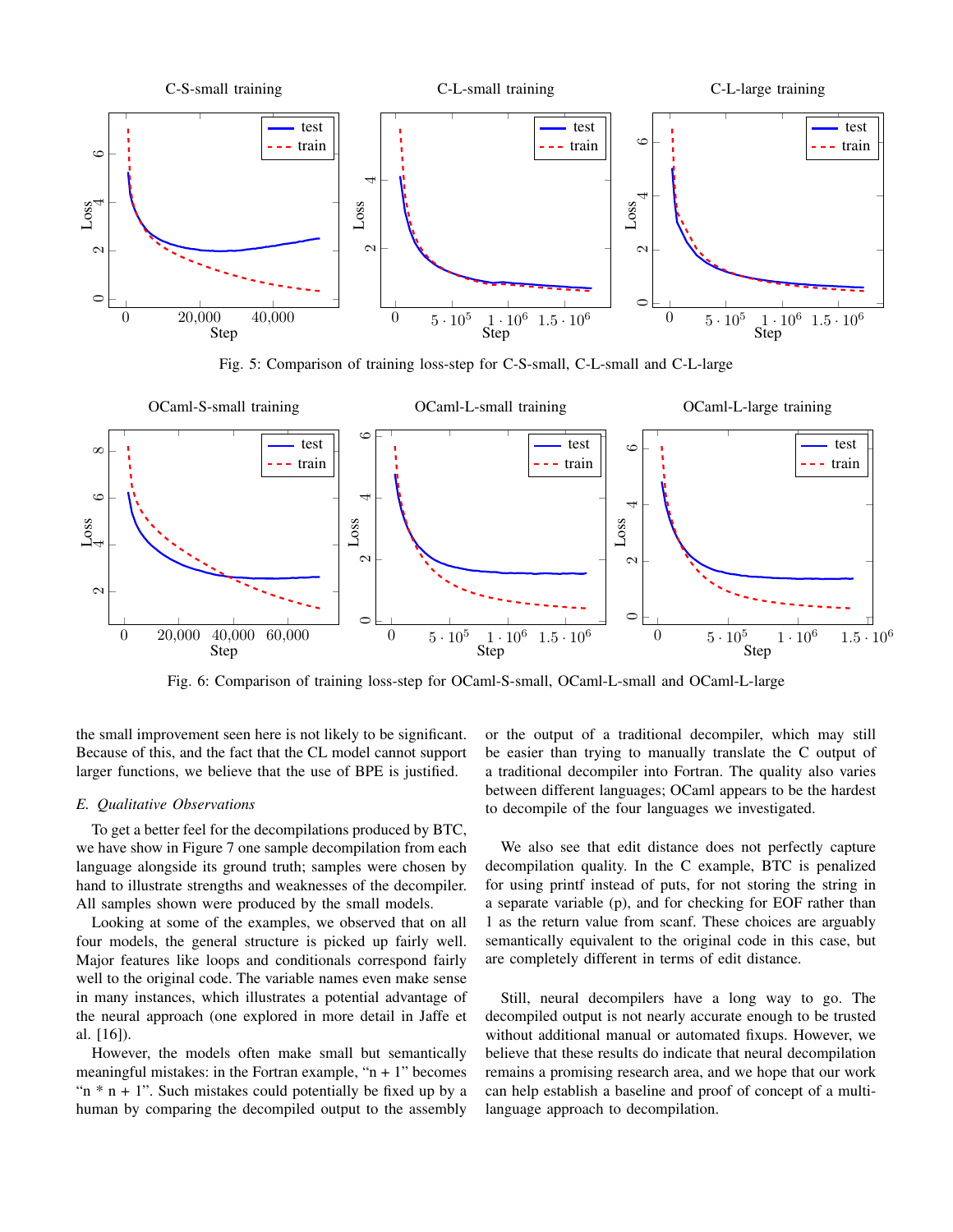Fortran: 0.26 subroutine en her 02 xiu size ( n , ,<sup>→</sup> ) **implicit none integer** ( kind = 4 ) n **integer** ( kind = 4 ) o  $o = n + 1$ **return end subroutine** i4\_determinant ( n , **value**  $\rightarrow$  ) **implicit none integer** ( kind = 4 ) n **integer** ( kind = 4 ) **value**  $value = n * n - 1$ **return end** OCaml: AED 0.62 **let** fmt\_path f x = fprintf f " STR "  $\rightarrow$  fmt path aux x ;; **let** pp ppf x = **Format** . fprintf ppf " ,<sup>→</sup> STR " ( to\_string x ) Go:  $0.14$ sum  $:= 0$ **for** \_ , val := **range** arr { sum += val } **return** sum  $sum := 0$ **for** \_ , v := **range** nums { sum += v } **return** sum  $C: 0.84$ char $*$  p =  $"STR"$ ; **while** ( scanf ("STR",  $\&a$  ) == 1  $\&b$  a )  $\rightarrow$  puts (p); **return** 0; **while** (scanf ("STR", &a) != EOF) **if** (a  $\leftrightarrow$  == 0) printf ("STR"); **else** printf ("STR"); **return** 0;

Fig. 7: Example BTC decompilations and normalized edit distance from ground truth - left: ground truth, right: prediction

## *F. Quality of Training Data*

One major challenge of using code that is used in the wild for training data is that unlike simple synthetic data there is a great variety in the structures and idioms used and we realized there are many issues that can adversely affect the quality of training data. Our function extractor uses ".loc" directives in assembly to attribute source lines to assembly procedures. In a language with a simple structure like Fortran, each function will be represented in the source code in a contiguous set of lines, and so the loc directives can be used to match to that region.

In more complex languages, however, this mapping may not be straightforward. For example, we may we have anonymous functions which perforate the otherwise connected regions, the effect of such problems with matching source code and assembly also depend on how frequent these constructs happen. OCaml turned out to be the most problematic with lowest quality of training data; upon inspection, many of the training examples are not actually complete functions (or even syntactically valid due to mistakes in extraction). This likely explains the poor performance of the decompiler on OCaml, even with a relatively large training dataset and model.

These problems are also likely to carry over to other functional languages like Haskell, in which functions are first class citizens and lambdas are used frequently. However, even C is prone to such issues, as features like preprocessor macros can break the simple mapping between source and assembly represented in the debug information.

Neural Decompilation has not been previously attempted with any language except C, and it is clear that adapting it to tackle new languages will be more difficult for some languages more than others. Our four attempts cover a variety of different language paradigms, and we hope that the dataset can be useful for future research in how language and compiler design affect training data collection. We also believe it may provide motivation for improving the quality of compileremitted debug information, to allow more precise matching of source constructs to the generated assembly.

## VI. RELATED WORK

Reverse engineering of binary code has been the subject of many research works [2], [6], [38]. Research [2], [19], commercial (HexRays) and open source (GHIDRA) decompilers have been developed targeting the C language using the traditional approach. There have been attempts to make traditional methods produce more human-readable code and construct more structured control flow (e.g. fewer GOTOs) [3], [8], [22], [39]. Durfina et al. [9] proposed a method to automate making decompilers by using a formal specification of the hardware platform. An important phase in traditional decompilers is lifting the binary to an intermediate representation. Hasabnis et. al [14] developed a learning-based method to automate this, which depended heavily on integration with the compiler. Wang et al. [36] created Ouroboros, a tool to disassemble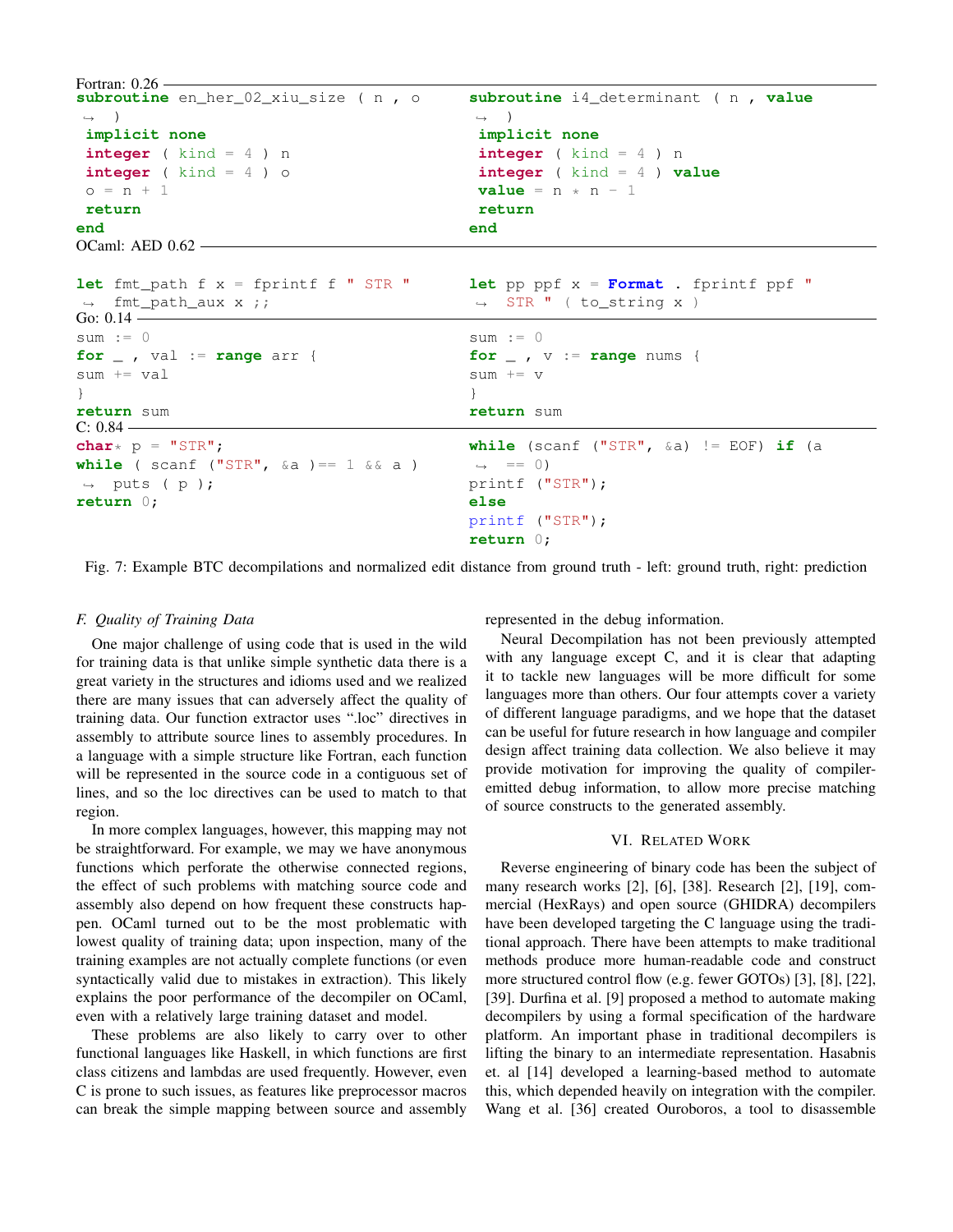binaries in such a way that the output can be re-assembled into a binary again which is rule-based as opposed to learningbased. Pei et al [24] made XDA which is a learning-based disassembler.

There has also been research on specific sub-tasks, such as detecting functions inside a binary using neural networks [31] or suggesting sensible variable names [34] or type annotations [28], the latter two targeting Javascript. Representation learning methods have been applied to assembly code to encode instructions as vectors [7], [20], [27] or infer variable types [25], which are useful in downstream tasks like finding semantically similar code. Another approach for this task is Trex [26], which uses transfer learning to learn execution semantics from execution traces.

In neural decompilation, there have been several prior efforts [12], [13], [17], all of which focused on the C language. We also note that this work focused almost entirely on very small programs derived from sources like programming challenges, which does not reflect the kind of code that is usually of interest to reverse engineers. We believe that our work, particularly the larger C dataset, represents the largest test of neural decompilation on real-world code to date.

## VII. LIMITATIONS AND FUTURE WORK

Traditional decompilers operate with a completely different approach which consists of multiple stages of parsing and usually intermediate-languages like GHIDRA's pcode. They rely on hardcoded idioms, and data-flow and type analysis tailored for C. Although they can generate hard-to-understand code, traditional decompilers have the advantage that unlike neural networks, they are interpretable. Interpretability is a major drawback in deep learning methods and has been an active field of research [21].

Given the black-box nature of deep networks, these methods cannot guarantee semantic correctness and suffer from lower semantic accuracy. However, there are techniques that can enhance the accuracy of neural decompilers. Schulte et al [29] use evolutionary algorithms to mutate a code sketch and compile it until the generated object code is byte-equivalent with the input. Our approach can be used for the sketch generation of their method. Another approach is to delegate some error handling to the human agent, as we suggest in the Evaluation section: many of the errors are the network getting a constant or operator wrong, which can be readily resolved by a human agent with access to the assembly code or other tools. Advanced data normalization, like the canonicalization scheme described by Katz et al. [18] can also enhance accuracy if it can be automated.

A limitation specific to BTC is dependence on the debug info, the CFI directives emitted by the compiler to let the assembler generate DWARF information. The quality of implementation of these information and DWARF support varies across different compilers and may even be buggy. As we note in Section V-F, progress in neural decompilation may depend on improving the quality of the source to assembly mapping provided by compilers.

Finally, all NMT methods suffer from limitations on length of input sequences supported. Previous methods based on RNNs were severely limited and could only handle small snippets of code, this might be one of the reasons that no work had tackled any language besides C until now, as Figure 2 shows, other languages produce more verbose assembly code that would exacerbate this problem, shorter snippets also suffer more from the attribution problem and would make it harder for the model to learn larger constructs. We predict that this limitation will be alleviated as NMT methods in general and learning hardware gets more advanced. They have been advancing between RNNs and the more recent Transformer models, compared to the previous work [17] we managed to expanded the size limit by an order of magnitude.

## VIII. CONCLUSION

In this paper we demonstrated that neural decompilation can indeed provide a path to retargetable decompilers for different programming languages. In addition to C, we report results on applying neural decompilation to Fortran, Go and OCaml, which have not previously been evaluated. Our approach, Beyond The C (BTC), does not rely on compiler customization, complex parsing, or even specifying keywords or operators of the programming language, which eases the burden of supporting new languages while matching the quality of comparable prior work; despite the lack of any explicit knowledge about the source languages or CPU architectures baked in, we saw that the model can replicate many of the features of the language. Although many challenges remain, particularly related to code size limitations, semantic accuracy, and data quality, we hope that other researchers will see our work as a sign that there is fertile ground for new research beyond the C.

## AVAILABILITY

Our code, data and trained models can be found at: https://figshare.com/s/2c68b9c181e80f4e3b06

#### **REFERENCES**

- [1] David Brumley, Ivan Jager, Thanassis Avgerinos, and Edward J. Schwartz. BAP: A binary analysis platform. In Ganesh Gopalakrishnan and Shaz Qadeer, editors, *Computer Aided Verification*, 2011.
- [2] David Brumley, JongHyup Lee, Edward J. Schwartz, and Maverick Woo. Native x86 decompilation using semantics-preserving structural analysis and iterative control-flow structuring. In *22nd USENIX Security Symposium (USENIX Security 13)*, pages 353–368, Washington, D.C., August 2013. USENIX Association.
- [3] Gengbiao Chen, Zhuo Wang, Ruoyu Zhang, Kan Zhou, Shiqiu Huang, Kangqi Ni, Zhengwei Qi, Kai Chen, and Haibing Guan. A refined decompiler to generate c code with high readability. In *2010 17th Working Conference on Reverse Engineering*, pages 150–154, 2010.
- [4] K. Cho, A. Courville, and Y. Bengio. Describing multimedia content using attention-based encoder-decoder networks. *IEEE Transactions on Multimedia*, 17(11):1875–1886, 2015.
- [5] Kyunghyun Cho, Bart van Merrienboer, Dzmitry Bahdanau, and Yoshua ¨ Bengio. On the properties of neural machine translation: Encoder– decoder approaches. In *Proceedings of SSST-8, Eighth Workshop on Syntax, Semantics and Structure in Statistical Translation*, pages 103–111, Doha, Qatar, October 2014. Association for Computational Linguistics.
- [6] Cristina Cifuentes. Reverse compilation techniques, 1994.